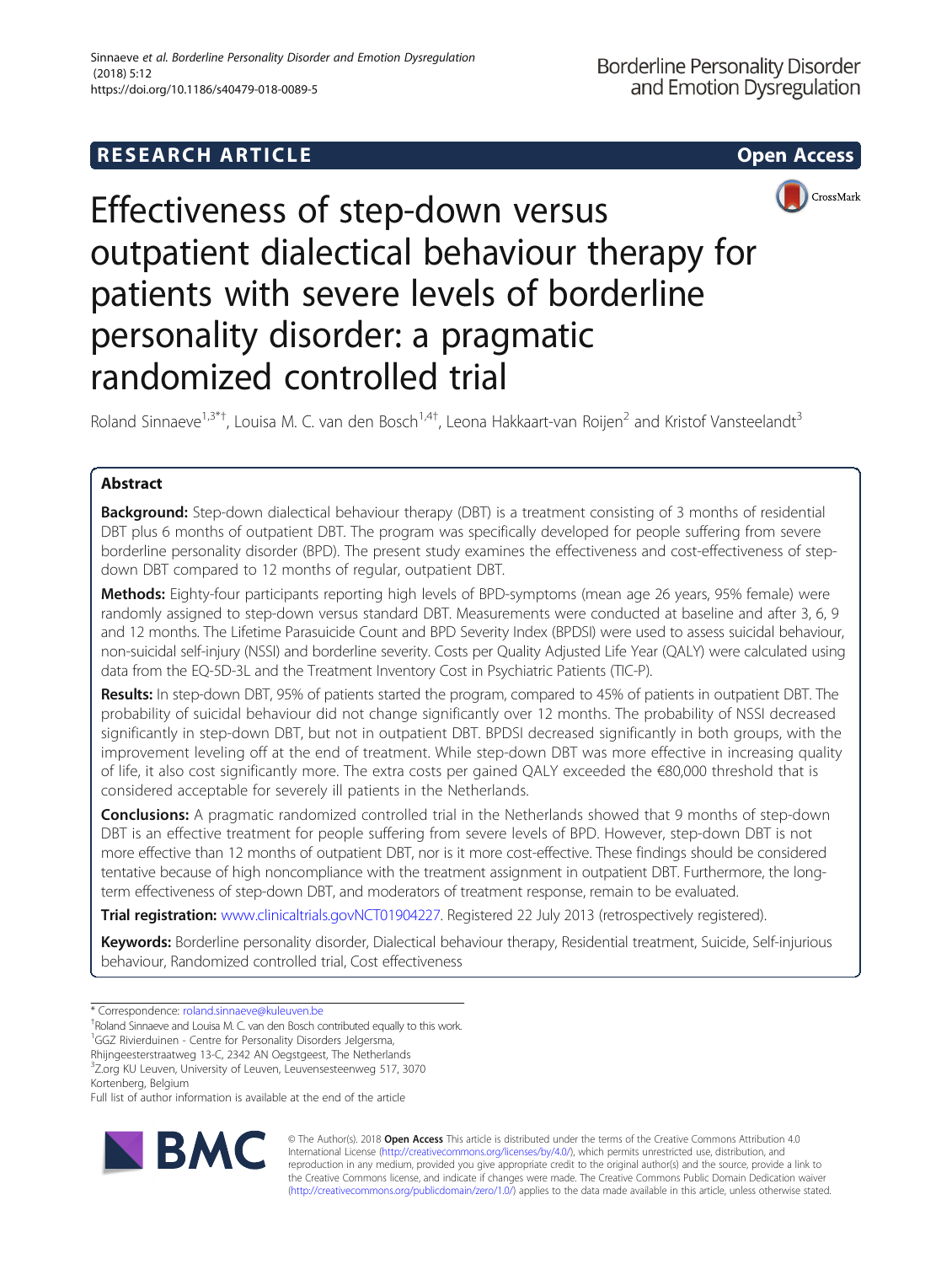## Background

## Outpatient dialectical behaviour therapy: an efficacious treatment for BPD

Borderline Personality Disorder (BPD) is a severe and persistent mental disorder. Clinical hallmarks include emotional dysregulation, impulsivity, self-injury and chronic suicidal ideation [[1\]](#page-8-0). The suicide rate is higher than that found in the general population [[2\]](#page-8-0). A recent prospective study of the course and outcome of 290 inpatients diagnosed with BPD found a completed suicide rate of about 4% in the first 6 years of follow-up [\[3](#page-8-0)]. The diagnoses is associated with high burden of illness [[4](#page-8-0)], poor social outcome [[5,](#page-8-0) [6](#page-8-0)] and health provider stigma [[7\]](#page-8-0).

Dialectical Behaviour Therapy (DBT) was developed for chronically suicidal individuals diagnosed with BPD. The treatment strategies are rooted in Linehan's emotion regulation (skills deficit) model, which states that dysfunctional behaviour in BPD can be explained as either consequences of pervasive emotion dysregulation or ways of coping with it [[8](#page-8-0), [9\]](#page-8-0). The first phase of DBT focusses on skills to stop the vicious circle of emotion dysregulation. Standard phase one DBT has five components. First, a weekly skills training to increase capabilities to be mindful, regulate emotions, tolerate frustration and be effective in interpersonal relationships. Groups complete the curriculum twice over the course of a year, creating a 1-year training program. Second, individual therapy to enhance motivation and to help apply DBT skills in daily life. A third component, telephone coaching, facilitates skills generalization between sessions. The fourth and fifth components include specific case management strategies and team meetings to help therapists stay motivated and competent [\[8,](#page-8-0) [9](#page-8-0)].

The efficacy of standard, outpatient DBT as a treatment for BPD has been demonstrated in randomized controlled trials (RCT) in academic settings [\[10](#page-8-0)–[17](#page-8-0)]. Follow-up data indicated treatment gains were maintained 6 to 12 months after treatment [[18](#page-8-0)–[20\]](#page-8-0). It was also shown DBT remains effective when it is implemented in non-academic settings [\[21](#page-8-0)–[24](#page-8-0)]. A meta-analysis about the effects of psychological treatments for BPD confirmed that DBT is helpful in reducing inappropriate anger and non-suicidal self-injury (NSSI) as well as in improving general functioning [[25](#page-8-0)]. Research evaluating mechanisms of change found applying DBT skills in daily life mediates treatment effectiveness [\[26,](#page-8-0) [27](#page-8-0)].

## A recurring debate: inpatient and residential treatments for BPD

DBT was originally developed in an outpatient setting [[8,](#page-8-0) [11](#page-8-0)]. Linehan argued that if the function of suicidal behaviour is the communication of distress, the desire for companionship or avoidance of some aversive reality in daily life, then being hospitalized may reinforce the suicidal behaviour and prevent patients from developing functional coping skills to address their problems [[8\]](#page-8-0). At the same time, longitudinal studies demonstrate that patients diagnosed with BPD are more likely to be hospitalized than patients diagnosed with other mental disorders [\[28](#page-8-0)–[30](#page-8-0)]. Bloom et al. argued some patients are not sufficiently engaged in outpatient treatment and exacerbations of symptoms can exceed what providers can manage in an outpatient setting [\[31\]](#page-8-0), suggesting the importance of effective inpatient DBT. Bloom et al. synthesized findings from 11 pre-post studies on the efficacy of inpatient DBT. Most studies reported reductions in suicidal ideation, self-injurious behaviour and symptoms of depression and anxiety. However, caution is needed when interpreting these findings as none of the studies were RCT's, few included a comparison group and most were plagued by sample size issues [\[31](#page-8-0)].

## Synthesis: residential treatment as a preparation for outpatient treatment?

Bloom et al. stated that examining the effectiveness of inpatient DBT as an intensive preparation for outpatient DBT is the next step in developing best-practice guidelines [[31](#page-8-0)]. Along the same lines, we wondered if it was possible to improve the effectiveness of DBT by developing a step-down DBT-program using 3 months of residential DBT as an intensive orientation to 6 months of outpatient DBT [\[32](#page-8-0)]. We use the term 'residential' instead of 'inpatient' to clarify that the residence was a home-like environment where patients only stayed on weekdays [\[33](#page-8-0)]. Support staff were only present during office hours. The residential setting allowed us to adapt standard DBT protocol: DBT skills were trained in 3 months instead of 6 months, patients were reminded about their skills every weekday and extra program parts, aimed at practicing and generalizing skills, were added. We hypothesized that for individuals suffering from high levels of BPD-symptoms this 9-month, step-down DBT program would lead to a significantly larger decrease in suicidal behaviour, NSSI and total level of borderline symptomatology than 12 months of standard DBT. We also expected that step-down DBT would lead to fewer drop-outs and would be more cost-effective when estimated over a 12-month period [\[32](#page-8-0)]. To our knowledge, this is the first time that these hypotheses were evaluated in a randomized controlled trial.

## Methods

We conducted an RCT with a two (group) by five (time) repeated measures parallel design, without blinding. The sequence of randomization was concealed until interventions were assigned. The protocol was in accordance to the principles outlined in the Declaration of Helsinki, approved by the Institutional Review Board and registered in [www.clinicaltrials.gov](http://www.clinicaltrials.gov) [\[32\]](#page-8-0). There are three differences between the study protocol in Trials and this report. First,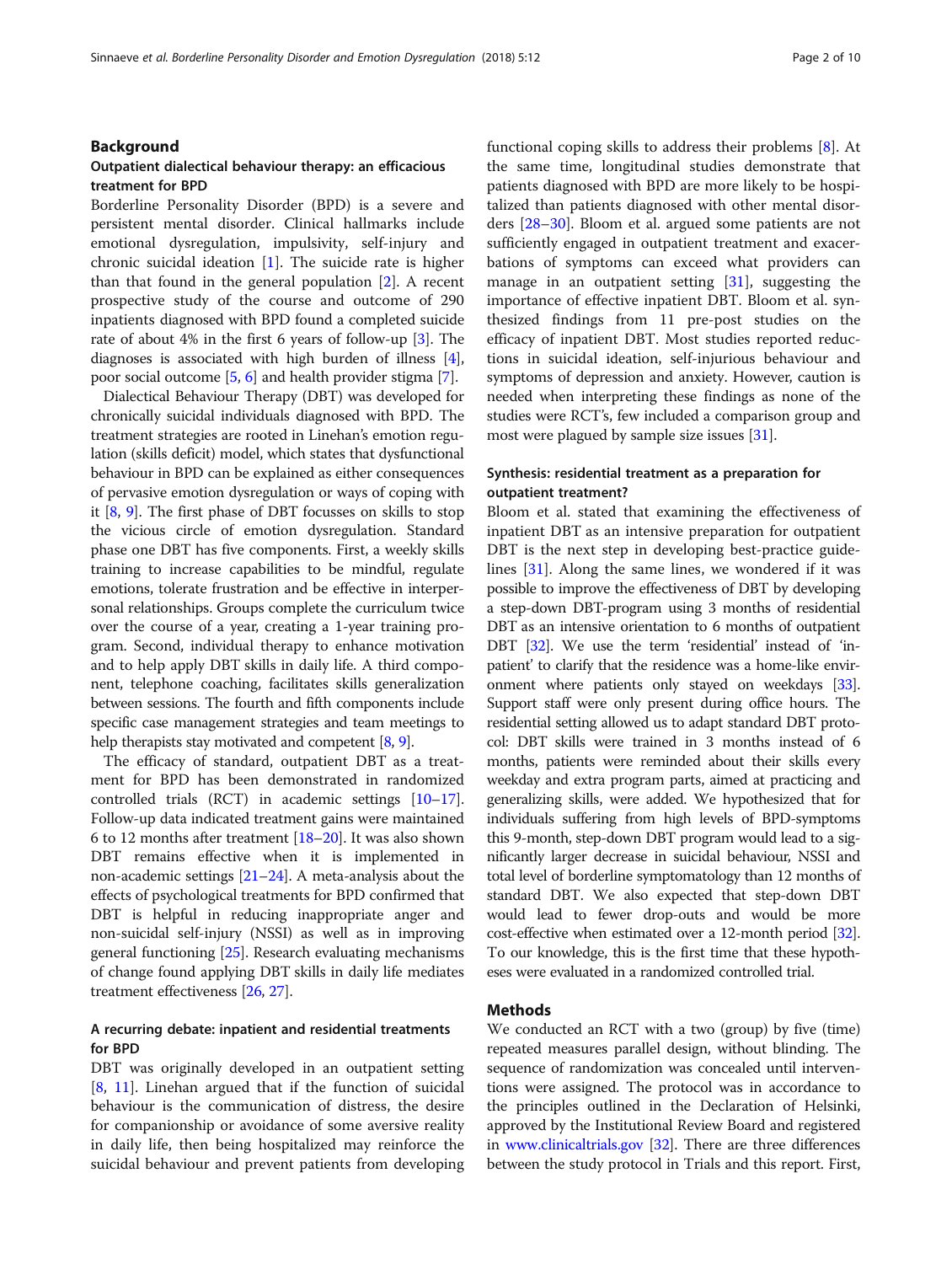the name of the residential program was changed from 'inpatient DBT' to 'residential DBT'. Second, our study ended prematurely due to an unexpected close-down of the Centre for Personality Disorders Jelgersma (CPJ). Third, because of unforeseen waiting list issues, participants who were randomized to outpatient DBT had to wait longer before they met their therapist.

#### Sample

Participants gave written informed consent. They had to meet the DSM-IV TR criteria for BPD (identical to the criteria in DSM-5), be 18–45 years of age, score higher than 24 on the Borderline Severity Index-IV (BPDSI-IV) and report at least one episode of self-injurious behaviour within the month before the intake. If there was no episode of self-injurious behaviour 1 month before the intake, then a BDSI-score of at least 30 was required to be eligible for the study. Exclusion criteria were limited to having a diagnosis of a chronic psychotic disorder, bipolar I disorder, intellectual disability, substance dependence requiring detoxification, involuntary psychiatric treatment, insufficient command of Dutch or living outside of travelling distance from the treatment center.

#### Therapists and trainers

All therapists and trainers were psychologists, psychiatrists, nurses or social workers working at GGZ Rivierduinen  $(n = 30)$ . DBT team members completed at minimum a 3-day training in DBT and received supervision from the senior researcher. Adherence was assessed with the 5-point DBT Expert Rating Scale (Linehan, Lockard, Wagner & Tutek: DBT Expert Rating Scale, unpublished). Treatment integrity greater than or equal to four was considered adherent. Fifteen percent of the sessions were assessed. Scores ranged between 3.6 and 4.1, with an average of 3.9. Both step-down DBT and outpatient DBT contained the five components of the treatment protocol  $[8, 11, 12]$  $[8, 11, 12]$  $[8, 11, 12]$  $[8, 11, 12]$  $[8, 11, 12]$  $[8, 11, 12]$ . The DBT-skills were taught according to the first version of the manual  $[8, 8]$  $[8, 8]$ [12\]](#page-8-0). The only adaption was that telephone consultation outside of the office hours was within the limitations set by the therapist.

## **Treatments**

The experimental treatment, step-down DBT, consisted of 3 months of residential DBT plus 6 months of outpatient DBT [[32\]](#page-8-0). In residential DBT, support staff were present during office hours to help the patients apply DBT skills. Program parts were added, including: daily mindfulness classes, daily meetings about living together as a group, weekly drama therapy, weekly group sessions on validation skills and chain analyses, and fortnightly network training sessions together with family and friends. Limiting residential DBT to 3 months had several advantages, including enabling us to limit costs, make clear to participants that the goal was preparing for outpatient DBT and to compare our results with 'modal inpatient DBT' [[31,](#page-8-0) [34](#page-8-0), [35](#page-9-0)]. Controls received 12 months of standard, outpatient DBT, organized in three community mental health settings of GGZ Rivierduinen [\[32\]](#page-8-0).

## Measurements

## Intake interview

Participants were screened with the Vragenlijst Kenmerken Persoonlijkheid [\[36\]](#page-9-0). Presence of Axis 1 and Axis 2 disorders was assessed with the mini-International Neuropsychiatric Interview [[37](#page-9-0)] and the Structured Clinical Interview for DSM Disorders [\[38\]](#page-9-0). These are DSM IV-TR diagnoses. Validated, semi-structured interviews for DSM 5 diagnoses were not available in Dutch. A Dutch translation of the Lifetime Parasuicide Count (LPC) was used to obtain detailed information about the nature, frequency and function of self-injurious behaviour (Comtois & Linehan: Lifetime Parasuicide Count: description and psychometrics, unpublished; van den Bosch: Vragenlijst Parasuicidaal gedrag, unpublished). The LPC makes a distinction between self-injurious behaviour with suicidal intentions (LPC Sui), without suicidal intentions (LPC NSSI) or ambivalent suicidal intentions (LPC Amb). Frequency of borderline symptoms in the previous 3-month period was assessed with the BPDSI-IV [\[39\]](#page-9-0).

#### Repeated assessments

After randomization, assessments took place at baseline and after 3, 6, 9 and 12 months. The LPC and BPDSI were used to collect data on suicidal behaviour, NSSI and borderline severity in the past 3 months. Quality of life was assessed with the EQ-5D 3 level version (EQ-5D-3L). The health descriptions of this measure can be linked directly to empirical valuations of the general public, which allows utilities to be computed [\[40](#page-9-0)]. The Dutch tariff was used to calculate preferences for EQ-5D health states [\[41](#page-9-0)]. Direct medical costs and productivity costs were measured with the Treatment Inventory Cost in Psychiatric Patients [TiC-P] [\[42](#page-9-0)]. Unit costs were valued according to prices reported in the Dutch manual for cost research [\[43\]](#page-9-0).

## Randomization

A computer program, developed by the Amsterdam Medical Centre, generated the sequence. To increase the likelihood of comparable treatment groups, a minimization method was used. Minimization variables were BPDSI score  $\geq$  40, total lifetime LPC score  $\geq$  14 and age.

#### Statistical analyses

Comparisons of key demographic and clinical characteristics of the analyzed sample were performed with t-tests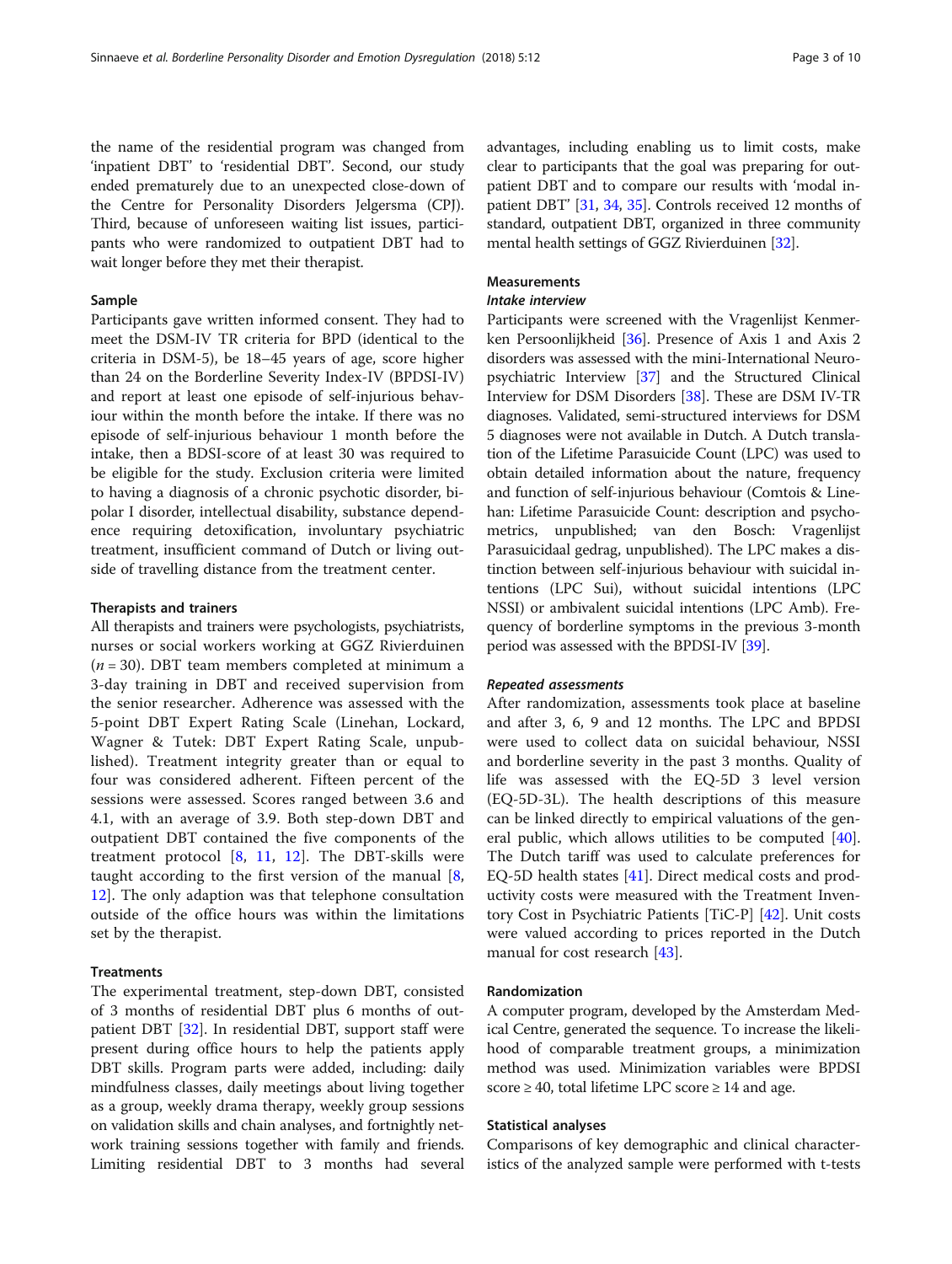for normally distributed variables and with Wilcoxon two sample tests for variables that were not normally distributed. To examine the association between categorical variables, we used Chi-square tests and Fisher's exact tests. In the repeated measurements analyses data from the LPC, subscales were dichotomized because they were right-skewed with excess zeros. A generalized linear mixed model (GLMM) with random intercepts with logistic link function was estimated for dichotomous outcome variables [\[44](#page-9-0)]. This allowed us to examine whether the probability (yes or no) of self-destructive behaviour changed over time. A linear mixed model (LMM) with random intercepts and slopes was estimated for the BPDSI total score. In these models, condition, time, and time x condition were included as fixed effects. Time was expressed as number of months passed since baseline. Model selection and inference were based on Likelihood Ratio and Wald tests [[45\]](#page-9-0). The Kaplan-Meier statistic was used to examine whether the time to dropout was longer for patients in step-down DBT compared to outpatient DBT. Non-starters were excluded from this analysis.

The cost-effectiveness of step-down DBT was assessed by estimating an incremental cost-effectiveness ratio (ICER). In this case, the ICER was the difference in costs of both interventions divided by the difference in quality adjusted life years gained (QALY's). QALY's were estimated using the EQ-5D-3L scores. Details of procedures

to calculate the direct medical costs, productivity costs (e.g. absenteeism and presenteeism) and the ICER can be found in the guidelines of costing studies [\[43\]](#page-9-0). Subsequently, we assessed the probability that step-down DBT is more effective than outpatient DBT by comparing the costs per QALY to the costs that are considered acceptable for severely ill patients in the Netherlands (i.e.  $\epsilon$ 80,000) [[46\]](#page-9-0). Non-parametric tests were conducted since the data were not normally distributed. A bootstrap simulation was run for 5000 iterations to estimate 95% confidence intervals (CI) for a range of probable values for total costs, effects and ICERs.

## Results

## Participant flow

A total of 187 participants were assessed for eligibility from February 2012 to January 2014 (Fig. 1). Sixty-three participants did not meet the inclusion criteria. After randomization, two out of 42 participants in step-down DBT did not start the allocated treatment and one participant did not provide valid baseline data. Consequently, 39 participants were included in the primary analyses. In outpatient DBT, 23 out of 42 participants did not start the allocated treatment. This could be partially due to the fact that waiting times appeared to be longer in outpatient DBT. One participant died by suicide before he received outpatient DBT. Three out of 19



attended at least one skills training or at least one individual therapy session after they signed a therapist-client agreement (referred to as 'starters' in the text). 'Lost to follow up'= Number of participants that received the allocated intervention but did not complete a 12 month assessment. 'Discontinued intervention' = Number of participants that received the allocated intervention but dropped out before it was completely finished. In DBT, 'dropout' means that a participant missed four individual therapy or four weekly skills training session in a row. 'Analyzed' = Number of participants whose data were used to estimate statistical models for primary outcome variables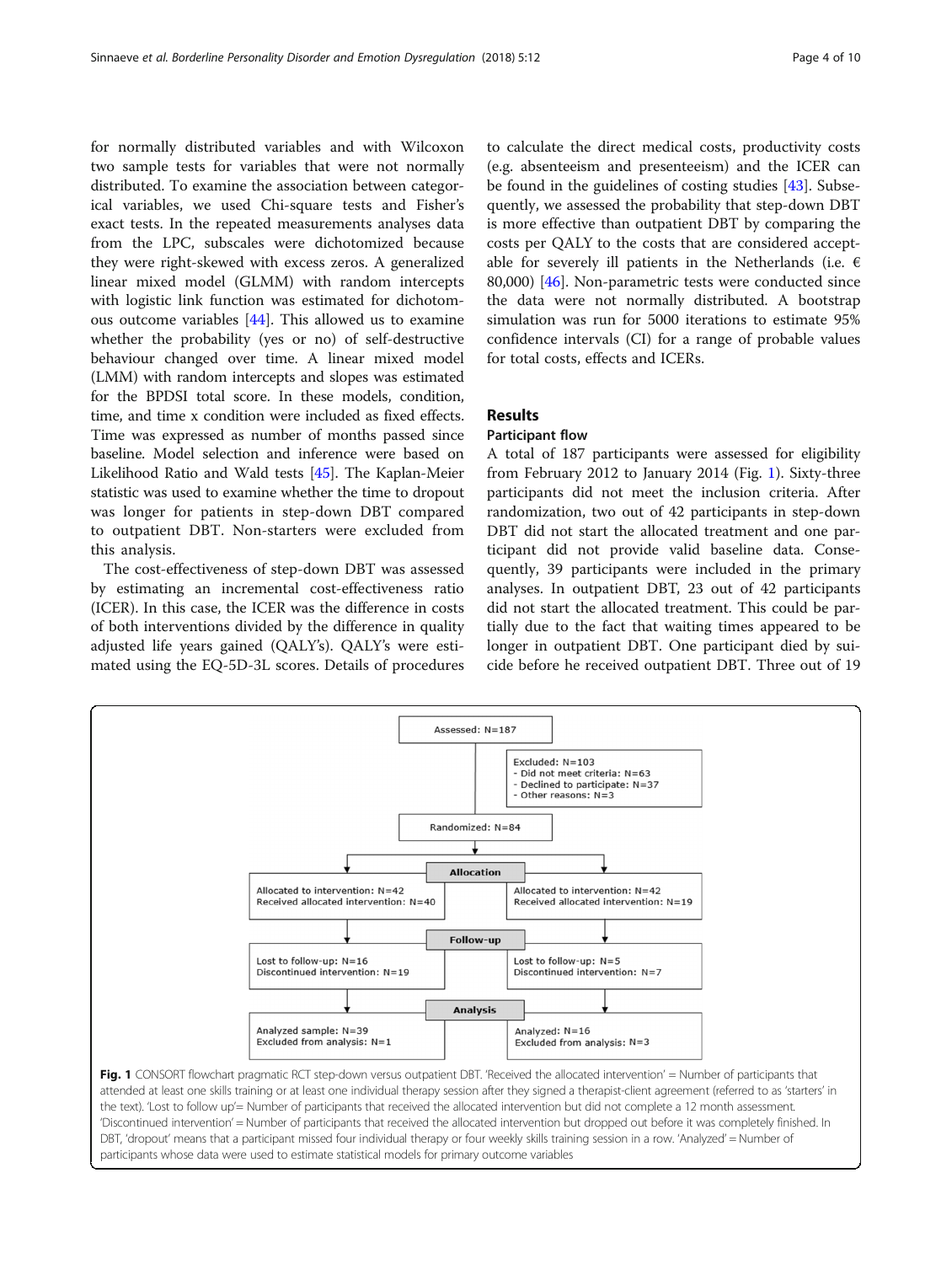participants that started outpatient DBT did not provide valid baseline data.

## Characteristics analysed sample

The sample was 95% female. Fourteen participants were working (26%). An equal number was enrolled in college. Nineteen participants (35%) were considered unfit for work. The majority  $(N = 47, 85.5%)$  was divorced or single. Almost one third of the sample reported a history of sexual abuse ( $N = 16$ , 29%) and more than half experienced physical abuse  $(N = 30, 55%)$ . One out of three participants suffered from posttraumatic stress disorder  $(N = 17, 31\%)$ , half were diagnosed with major depression ( $N = 28$ , 51%), and one out of three participants fulfilled criteria of substance dependence  $(N = 17, 31\%)$ . The average EQ-5D-3L score at baseline was .47 [standard deviation  $(SD) = .29$ , confirming an overall low quality of life. The total direct medical costs in the year before the study were high. The main cost drivers were admissions to psychiatric hospitals  $\text{\sf [€16,248 (SD =}$ €32,838)] and psychotherapy  $[€5274 (SD = €7662)].$ Other characteristics can be found in Table 1. There were no significant between-group differences in key demographic or clinical variables.

### **Outcomes**

## Suicidal behaviour and NSSI

No completed suicides were recorded after participants started DBT. The probability of self-injurious behaviour with suicidal intention (LPC Sui),  $F(2, 156) = 2.90$ , p = .06, and with ambivalent suicidal intention (LPC Amb),  $F(2,156) = 2.63$ ,  $p = .08$ , did not change significantly over 12 months. We found that the probability of self-injurious behaviour with suicidal intention, odds ratio  $(OR) = .33, 95\% \text{ CI}$  [.17–.63],  $F(1,32) = 12.28, p = .001$ , and with ambivalent suicidal intention, OR = .55, 95% CI [.38–.81],  $F(1, 32) = 10.00$ ,  $p = .003$ , decreased during the 3 months of residential treatment in the step-down DBT

group. This means that the hypothesis that a residential setting reinforces suicidal behaviour was rejected.

There were significant changes in the probability of NSSI (LPC NSSI) during treatment, F(2, 156) = 4.27,  $p = .02$ . More specifically, the probability of NSSI decreased significantly over 12 months in step-down DBT, OR = .90, 95% CI [.82–.98], t (156) = − 2.45, p = .02, but not in outpatient DBT, OR = .90, 95% CI [.79–1.03], t(156) =  $-1.60$ ,  $p = .11$ . Note that the difference between both groups is small. The fact that the OR is not significant in the outpatient DBT may be due to its smaller sample size. The estimated probabilities of self-injurious episodes during step-down DBT and outpatient DBT can be found in Table [2.](#page-5-0) The mean frequency of self-injurious episodes can be found in Table [3](#page-5-0).

#### Drop-out

In step-down DBT, 53% of the participants who started DBT finished the entire 9-month program. Twelve months of outpatient DBT showed a retention rate of 63%. The results of the Kaplan Meier statistic indicated that there were no significant differences in the time to drop-out between conditions,  $X^2(1) = .36$ ,  $p = .55$ .

#### Severity of BPD

The BPDSI total–score indicated that borderline symptomatology decreased significantly in both treatment groups, F(1, 109) = 33.63,  $p < .0001$ . The regression coefficients for months in step-down DBT and outpatient DBT were respectively  $-2.87$  (SE = .37), t(109)  $=$  -7.86,  $p < .001$ , and - 2.82 (SE = .41), t(109) = -6.82,  $p < .0001$  (Table [4\)](#page-5-0). This decrease levelled off near the end of treatment,  $F(1, 109) = 23.92$ ,  $p < .0001$ . The regression coefficient of the quadratic effect of months was  $.1$  (SE = .03) (Fig. [2](#page-6-0)).

|  | <b>Table 1</b> Comparisons of key demographic and clinical characteristics in step-down DBT and outpatient DBT |  |  |  |
|--|----------------------------------------------------------------------------------------------------------------|--|--|--|
|  |                                                                                                                |  |  |  |

|                                      | Step-down DBT <sup>a</sup> |                     | Outpatient DBT <sup>b</sup> |                      | Test                | df   | р   |
|--------------------------------------|----------------------------|---------------------|-----------------------------|----------------------|---------------------|------|-----|
|                                      | M                          | <b>SF</b>           | M                           | <b>SF</b>            | Statistic           |      |     |
| Age first mental health problems     | 11.13                      | .79                 | 11.88                       | .67                  | $t = -.72$          | 49   | .47 |
| Age first contact mental health care | 14.28                      | 1.15                | 15.44                       | .20                  | $t = -.59$          | 53   | .56 |
| Number of BPD criteria               | 7.10                       | .20                 | 7.56                        | .30                  | $t = -1.25$         | 53   | .22 |
| Severity of BPD 3 m before intake    | 37.17                      | .27                 | 34.75                       | .29                  | $t = 1.12$          | 53   | .27 |
| Age at time of intake                | 26.15                      | 6.18 <sup>d</sup>   | 25.63                       | 7.45 <sup>d</sup>    | $7 = -.71^{\circ}$  | n.a. | .48 |
| Suicide attempts lifetime            | 4.72                       | 6.79 <sup>d</sup>   | 25.84                       | $52.90^{d}$          | $7 = -0.64^{\circ}$ | n.a. | .52 |
| Ambivalent SI lifetime ( $N = 54$ )  | $12.50^{\circ}$            | 28.76 <sup>d</sup>  | 33.88                       | $77.59$ <sup>d</sup> | $7 = .41^e$         | n.a. | .68 |
| NSSI lifetime $(N = 44)$             | $525.48^c$                 | 876.74 <sup>d</sup> | $938.07^{\circ}$            | $1644.26^{\circ}$    | $7 = -23^e$         | n.a. | .82 |

n.a. not applicable; Comparisons performed with t-tests for normally distributed variables and with Wilcoxon two sample tests for variables that were not normally distributed.  $^{\text{a}}$  N = 39;  $^{\text{b}}$  N = 16;  $^{\text{c}}$  Patients that persisted that they could not recall lifetime occurrence of self-injurious behaviours, because it was "too high to estimate" were removed from calculations; <sup>d</sup> Standard deviation (SD) was reported instead of standard error (SE); <sup>e</sup> Wilcoxon two sample tests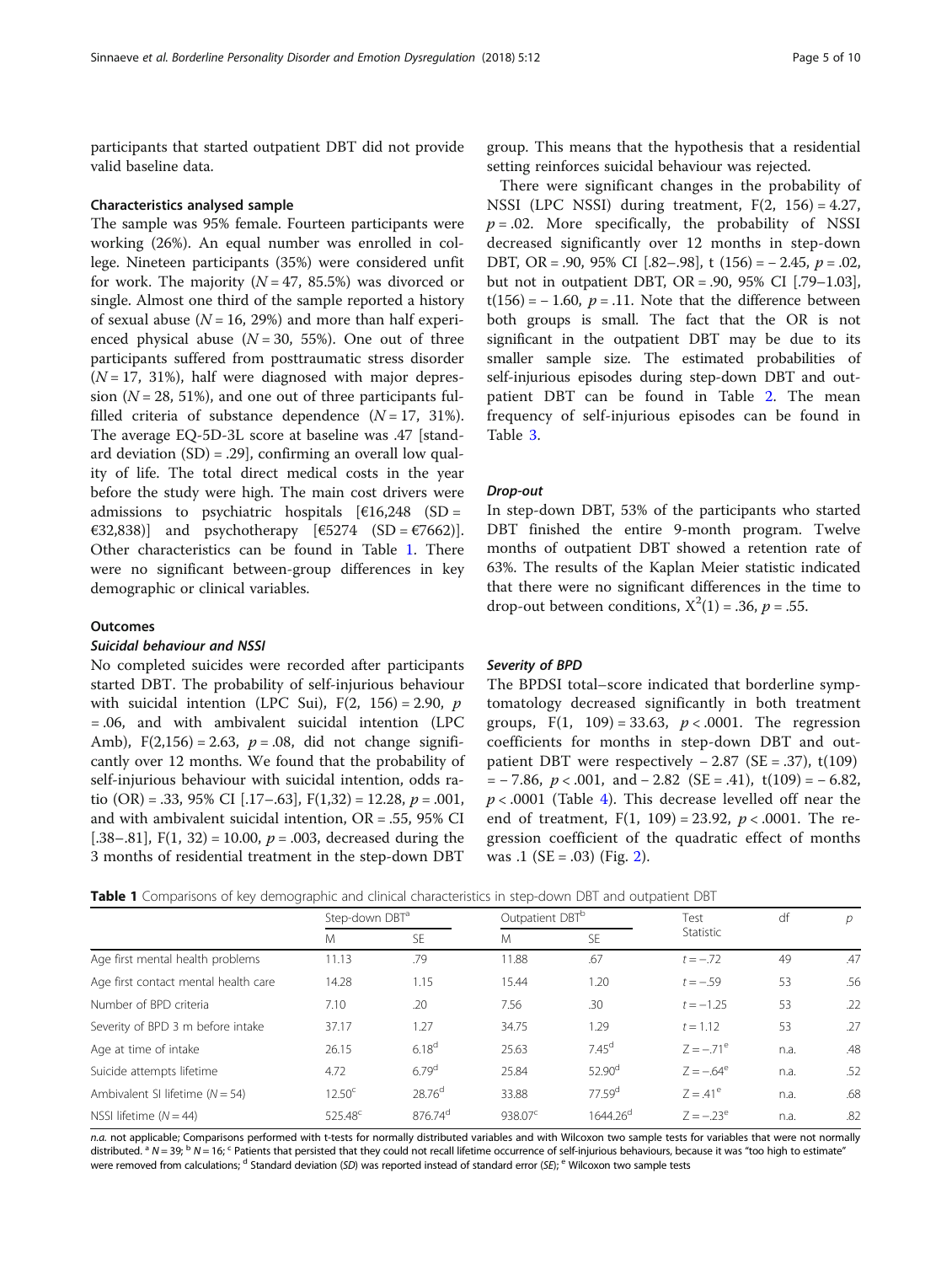|            | Step-down DBT <sup>a</sup> |               |                 | Outpatient DBT <sup>b</sup> |               |                 |  |  |
|------------|----------------------------|---------------|-----------------|-----------------------------|---------------|-----------------|--|--|
|            | LPC Sui                    | LPC Amb       | <b>LPC NSSI</b> | LPC Sui                     | LPC Amb       | <b>LPC NSSI</b> |  |  |
| Baseline   | .18                        | .26           | .80             | .29                         | .09           | .80             |  |  |
|            | $[.09 - .33]$              | $[.15 - .42]$ | $[.65 - .89]$   | $[.11 - .58]$               | $[.02 - .29]$ | $[.56 - .93]$   |  |  |
| $0 - 3$ m  | .17                        | .20           | .74             | .17                         | .11           | .75             |  |  |
|            | $[.09 - .27]$              | $[.12-.31]$   | $[.61 - .84]$   | $[.07 - .36]$               | $[.04 - .28]$ | $[.54 - .88]$   |  |  |
| $3-6$ m    | .15                        | .15           | .67             | .09                         | .14           | .69             |  |  |
|            | $[.09 - .25]$              | $[.09 - .25]$ | $[.54 - .78]$   | $[.03 - .24]$               | $[.06 - .29]$ | $[.49 - .83]$   |  |  |
| $6-9m$     | .13                        | .11           | .60             | .05                         | .17           | .62             |  |  |
|            | $[.07 - .25]$              | $[.05 - .22]$ | $[.44 - .74]$   | $[.01 - .19]$               | $[.07 - .35]$ | $[.40 - .80]$   |  |  |
| $9 - 12$ m | .12                        | .08           | .52             | .02                         | .21           | .54             |  |  |
|            | $[.05 - .27]$              | $[.03 - .21]$ | $[.33 - .71]$   | $[.003 - .16]$              | $[.07 - .47]$ | $[.28 - .78]$   |  |  |

<span id="page-5-0"></span>Table 2 Probabilities and 95% confidence intervals of self-injurious episodes based on a generalized linear mixed model

Timeframe = 3 months before measurement; Note: LPC Sui, LPC Amb, LPC NSSI = self-injury with respectively suicidal, ambivalent, non-suicidal intentions according to Lifetime Parasuicide Count; <sup>a</sup> Observations: N(Baseline) = 39, N(0-3 m) = 33, N(3-6 m) = 25, N(6-9 m) = 22, N(9-12 m) = 24; <sup>b</sup> Observations: N(Baseline) = 16, N(0-3 m) = 15,  $N(3-6 \text{ m}) = 15$ ,  $N(6-9 \text{ m}) = 14$ ,  $N(9-12 \text{ m}) = 14$ 

#### Costs and cost-effectiveness

After 12 months, the average EQ-5D-3L score was .65  $(SD = .33)$  in step-down DBT and  $.62$   $(SD = .28)$  in outpatient DBT. In step-down DBT, healthcare costs were higher:  $\epsilon$ 19,899 (SD = 14,210) versus  $\epsilon$ 12,472 (SD = 14,300). There were no differences in productivity costs, with  $\epsilon$ 906 (SD = 3462) for step-down DBT and  $\epsilon$ 964 (SD = 3633) for outpatient DBT. The ICER with imputed values was  $\epsilon$ 278,067 per QALY. The acceptability curve showed that the intervention has a probability of 21% of being cost-effective if the maximum threshold is  $\epsilon$ 80,000. The ICER was recomputed to gauge the effect of the imputation process on the underlying data. The ICER was reduced to €220,566, which is still above the threshold. The bootstrap-data are shown in Fig. [3](#page-6-0). The majority of the points (59%) lie in the north-east quadrant of the CE-plane. This indicates that step-down DBT is more effective in increasing quality of life, but also more costly, than outpatient DBT.

Table 3 Mean frequency and standard deviation of self-injurious episodes

|                                                              | Step-down DBT <sup>a</sup> |  |      |                                                 |                                                   |  |  | Outpatient DBT <sup>b</sup> |  |      |               |      |  |
|--------------------------------------------------------------|----------------------------|--|------|-------------------------------------------------|---------------------------------------------------|--|--|-----------------------------|--|------|---------------|------|--|
|                                                              |                            |  |      |                                                 | LPC Sui LPC Amb LPC NSSI LPC Sui LPC Amb LPC NSSI |  |  |                             |  |      |               |      |  |
|                                                              | M                          |  | SD M | -SD                                             | M SD M SD M                                       |  |  |                             |  | SD M |               | - SD |  |
| Baseline 1.0 2.4 1.9 4.5 36.1 54.5 1.2 2.7 1.9 4.0 41.7 23.2 |                            |  |      |                                                 |                                                   |  |  |                             |  |      |               |      |  |
| $0 - 3$ m                                                    |                            |  |      | 0 .2 3.7 13.5 13.6 34.5 .1 .3 1.0 3.9 23.2 53.1 |                                                   |  |  |                             |  |      |               |      |  |
| $3-6$ m                                                      |                            |  |      | 1.2 4.2 1.4 6.0 23.3 52.6 1 .3 .5               |                                                   |  |  |                             |  |      | 1.1 15.7 30.8 |      |  |
| $6-9$ m                                                      |                            |  |      | 8 32 1.0 2.7 17.0 29.2 2 6 1.3 4.5 7.3 14.3     |                                                   |  |  |                             |  |      |               |      |  |
| 9–12 m .2 .7 .0 .2 4.5 9.0 .5 1.9 .9 2.1 8.6 14.0            |                            |  |      |                                                 |                                                   |  |  |                             |  |      |               |      |  |

LPC Sui, LPC Amb, LPC NSSI = self-injury with respectively suicidal, ambivalent, non-suicidal intentions according to Lifetime Parasuicide Count; M mean, SD standard deviation; <sup>a</sup> Observations:  $N(Baseline) = 39$ ,  $N(0-3$  m $) = 33$ ,  $N(3-6$  m $) = 25$ ,  $N(6-9 \text{ m}) = 22$ ,  $N(9-12 \text{ m}) = 24$ ; <sup>b</sup> Observations:  $N(Baseline) = 16$ ,  $N(0-3 \text{ m}) = 15$ ,  $N(3-12 \text{ m})$ 6 m) = 15,  $N(6-9$  m) = 14,  $N(9-12$  m) = 14

## **Discussion**

We conducted a pragmatic RCT to compare 9 months of step-down DBT to 12 months of outpatient DBT in a sample that reported severe levels of BPD. Step-down DBT consisted of 3 months of residential plus 6 months of outpatient DBT. Our main findings were that: a) the probability of suicidal behaviour did not change significantly over 12 months, b) the probability of NSSI decreased significantly in step-down DBT, but not in outpatient DBT, c) severity of borderline symptomatology decreased significantly in both groups, with the improvement leveling off at the end of treatment, and d) the extra costs per gained QALY in step-down DBT exceeded the €80,000 threshold that is considered acceptable for severely ill patients in the Netherlands.

In the step-down program, 40 out of 42 (95%) patients were willing to initiate DBT treatment. In the outpatient program, only 19 out of 42 (45%) patients were willing to initiate DBT treatment. The noncompliance in outpatient DBT may have introduced confounding. We reported that participants who were randomized to outpatient DBT had to wait longer before they met their therapist. It is possible that participants who were willing

Table 4 Borderline Personality Disorder Symptom Index: estimated means based on a linear mixed model

|            |       | Step-down DBT <sup>a</sup> |             | Outpatient DBT <sup>b</sup> |      |                |  |  |
|------------|-------|----------------------------|-------------|-----------------------------|------|----------------|--|--|
|            | M     | <b>SF</b>                  | 95% CI      | M                           | SF   | 95% CI         |  |  |
| Baseline   | 35.80 | 1.38                       | 33.07-38.52 | 32.27                       | 214  | 28.02-36.52    |  |  |
| $0 - 3$ m  | 28.32 | 1.38                       | 25.58-31.06 | 24.97                       | 2.10 | 20.81-29.13    |  |  |
| $3-6$ m    | 23.14 | 1.68                       | 19.82-26.47 | 1997                        | 2.41 | 15.19 - 24.75  |  |  |
| $6 - 9$ m  | 20.27 | 1.98                       | 16.33-24.20 | 17.27                       | 2.87 | 11.58-22.95    |  |  |
| $9 - 12$ m | 19.69 | 2.44                       | 14.85-24.52 | 16.86                       | 3.51 | $9.91 - 23.82$ |  |  |

M mean, SE standard error, CI confidence interval;  $a$  Observations: N(Baseline) = 39,  $N(0-3 \text{ m}) = 33$ ,  $N(3-6 \text{ m}) = 25$ ,  $N(6-9 \text{ m}) = 22$ ,  $N(9-12 \text{ m}) = 24$ ; <sup>b</sup> Observations:  $N(Baseline) = 16$ ,  $N(0-3$  m) = 15,  $N(3-6$  m) = 15,  $N(6-9$  m) = 14,  $N(9-12$  m) = 14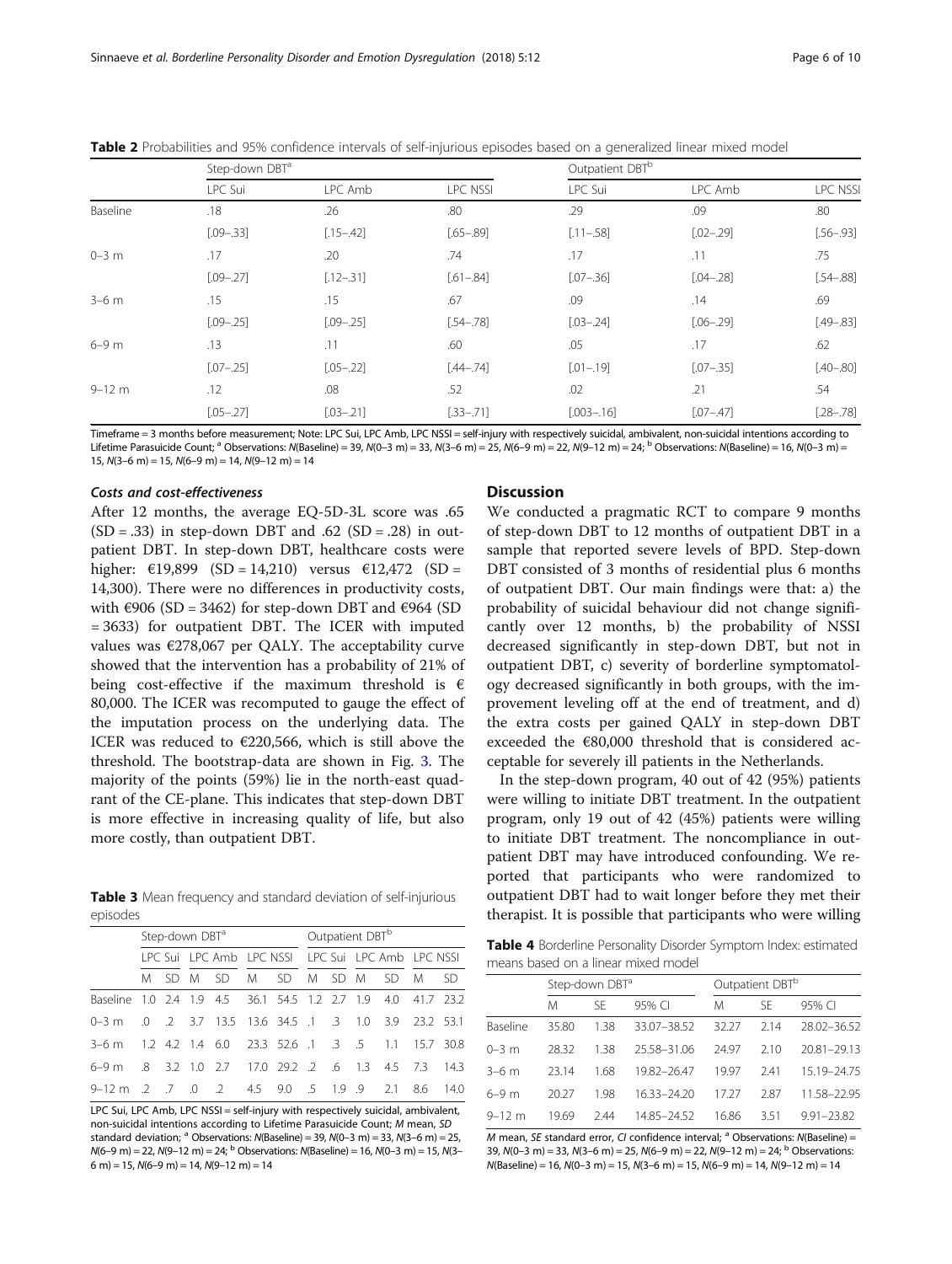to wait, differed systematically from those who refrained from treatment or sought help elsewhere. Alternatively, it is plausible that step-down DBT reached a subsample that was unable to engage in an outpatient treatment [[31\]](#page-8-0). However, we found no significant differences on key demographic or clinical variables between the starters in step-down DBT and outpatient DBT. On balance, the fact that initial randomization was undermined, poses a threat to the internal validity of our study. This means that the main findings should be considered tentative. In other words, the results of our study do not warrant shifting resources from step-down to outpatient DBT programs.

We also tested the hypothesis that a residential setting reinforces suicidal behaviour. This hypothesis was rejected. On the contrary, we found a significant decrease in the probability of suicidal behaviour during the first 3 months of step-down DBT (i.e. the residential phase). These findings are similar to those reported in

studies of 3-month inpatient DBT [[34](#page-8-0), [47\]](#page-9-0), and challenge the perspective that hospitalization always reinforces suicidal behaviour in people diagnosed with BPD. It seems that possible iatrogenic effects of hospitalization can be neutralized if the support staff is trained in DBT. Of note, only 35% of participants still engaged in NSSI after Bohus' inpatient DBT-program [\[34](#page-8-0)]. In our residential DBT-program over 70% of the participants reported that they still engaged in NSSI during treatment. Percentages at baseline were almost identical: about 75% [[34,](#page-8-0) [47](#page-9-0)]. This difference may be related to the timeframe that was used to measure NSSI. In Bohus et al., participants were asked to report NSSI that occurred in the last month. In our study, participants were asked to report NSSI that occurred in the last 3 months. Another plausible explanation is the difference in coaching after office hours. The hospital setting in Bohus et al. allowed for 24/7 crisis interventions by support staff. In our study, support staff were only present during office

 $12$ 

Outpatient DBT



6

Stepdown DBT

**Months** 

3

Cond



25,000

Fig. 3 Cost-effectiveness plane step-down DBT versus outpatient DBT. The Y-axis represents additional effects. The X-axis represents additional costs

<span id="page-6-0"></span>BPD Symtom Index Total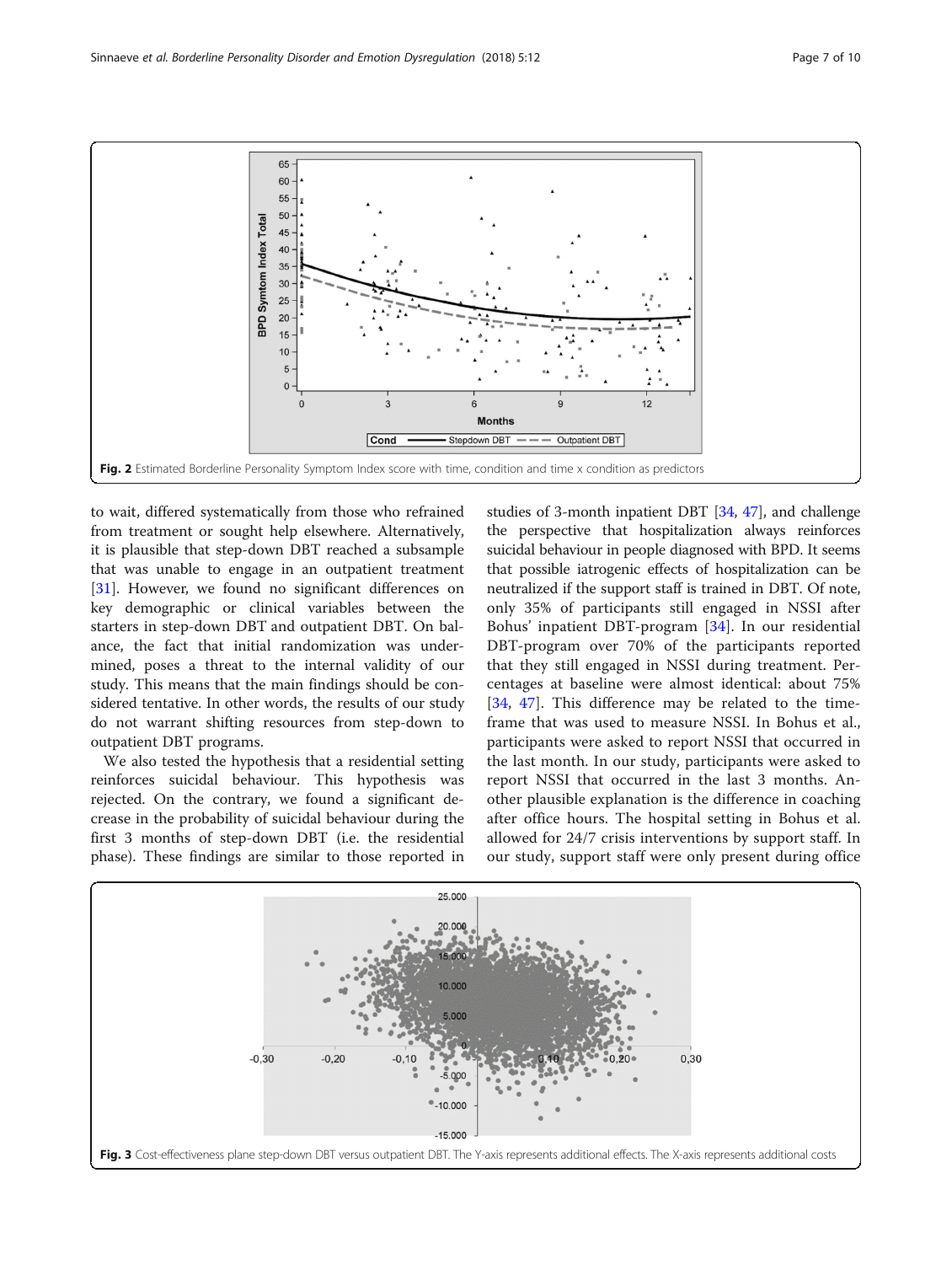hours and on weekdays. Telephone consultation after office hours was within the limitations set by the therapist. Future research should take this into account, either by implementing this component of DBT as well, or by conducting a dismantling study first.

Some strengths of the present study are notable. First, we ensured that interventions were allocated by means of a concealed randomization procedure. Second, treatment adherence was evaluated in both conditions. Third, the protocol was published in advance and all analyses were performed by independent experts [[32\]](#page-8-0). Fourth, our design has strong ecological validity given that it was performed in a nonacademic context. On the other hand, this project had several limitations. Foremost, the initial randomization was undermined by a high percentage of non-starters in outpatient DBT. Second, data collectors were not blind to the assigned intervention. Third, the skills training groups of outpatient DBT contained patients that did not participate in the study. Thus, the composition of the skills training groups in outpatient DBT differed from the groups in step-down DBT, which consisted only of study participants. Fourth, evaluation of treatment integrity showed that some sessions were non-adherent (DBT Expert Rating Scale scores < 4.0). A final limitation is the lack of follow-up data.

The effectiveness of step-down versus outpatient DBT for patients that report severe levels of BPD-symptoms remains to be established in future research. It will be equally important to assess which moderators (e.g. characteristics of the individual or his/her social context, treatment integrity, regional differences in mental health care organization and stigma) change the direction or strength of the relation between the treatment (step-down versus outpatient) and the outcome (e.g. NSSI, BPDSI, drop-out, QALY). Given the treatment outcomes we reported in this pragmatic RCT, treatment integrity, in particular, deserves further examination. Adherence to a protocol is essential for internal validity and generalizability of the results in our domain of research. However, it would be interesting to learn more about the relationship between treatment adherence and treatment outcome. Is it a linear relationship? Or does the added value lessen once a certain level of adherence is reached? Finally, yet importantly: the long-term effectiveness and cost-effectiveness of step-down DBT remain to be evaluated.

The main methodological challenges we encountered were noncompliance and attrition in outpatient DBT. We do not know whether these phenomena indicate that step-down DBT was more effective at engaging people suffering from severe levels of BPD [\[31\]](#page-8-0). To answer this question in future research, we need to rule out waiting list issues and strengthen participants' commitment before randomization takes place. When these conditions are met, higher compliance in step-down DBT would provide support for Bloom's hypothesis [[31](#page-8-0)]. A second step would be to find out what predicts compliance in step-down and in outpatient DBT. We found no significant differences in demographic or clinical variables in our study. Perhaps factors that we did not include, such as social isolation, institutionalization, and marginalization, were paramount. A last consideration is that, even though interesting in its own right, noncompliance challenges the feasibility and validity of a RCT. We would suggest future researchers to consider a Zelen's design, or to add a second control condition that would allow us to compare step-down DBT to 'residential care as usual' plus outpatient DBT [[48](#page-9-0)].

## Conclusions

A pragmatic randomized controlled trial in the Netherlands showed that 9 months of step-down DBT is an effective treatment for people suffering from severe levels of BPD. However, step-down DBT was not more effective than 12 months of outpatient DBT, nor was it more cost-effective. These findings should be considered tentative because of relatively high noncompliance with the treatment assignment in outpatient DBT. Furthermore, the long-term effectiveness of step-down DBT, and moderators of treatment response, remain to be evaluated.

#### Abbreviations

BPD: Borderline Personality Disorder; BPDSI: Borderline Personality Disorder Severity Index; DBT: Dialectical Behaviour Therapy; DSM: Diagnostic Statistical Manual of Mental Disorders; GLMM: Generalized Linear Mixed Model; ICER: Incremental Cost-Effectiveness Ratio; LMM: Linear Mixed Model; LPC: Lifetime Parasuicide Count; NSSI: Non-Suicidal Self-Injury; QALY: Quality Adjusted Life Year; RCT: Randomized Controlled Trial; SCID: Structured Clinical Interview for DSM Disorders; TIC-P: Treatment Inventory Cost in Psychiatric Patients

#### Acknowledgements

We thank all the members of the research team for their great effort: Vera Weber, Jet de Veij Mestdagh, Marieke de Wijn - van Leeuwen, Svea Sonneveld, Elsbeth Smedes, Clazien Bouwmans and Laura Agterberg. In addition, we thank the DBT –teams for their commitment to deliver qualitative treatment for these patients. We also want to thank the clinical directors, Drs. M. Nijs and Prof. Dr. E.F. van Furth, for their support. Furthermore, we would like to thank Dr. Maarten Koeter for his help with the pilot study, and Lynnaea Northey, Dr. Andrew White, and Dr. Darren Courtney for their feedback on the final version of the manuscript. We also want to thank the anonymous reviewers for their careful reading of our manuscript and their insightful comments and suggestions. Finally, yet importantly, we thank all the participants in the trial.

#### Funding

GGZ Rivierduinen provided financial support to collect the data. Our project did not receive any other specific grants from funding agencies in the public, commercial, or non-profit sectors.

#### Availability of data and materials

The datasets used and/or analyzed during the current study are available from the corresponding author on reasonable request.

#### Authors' contributions

LMCB conceived of the research questions and designed the study. LMCB and RS oversaw the data acquisition. LH and KV analyzed the data. LMCB, RS, KV, and LH interpreted the data. RS and LMCB drafted the report. All contributors provided critical revisions to the report, important intellectual content, and final approval.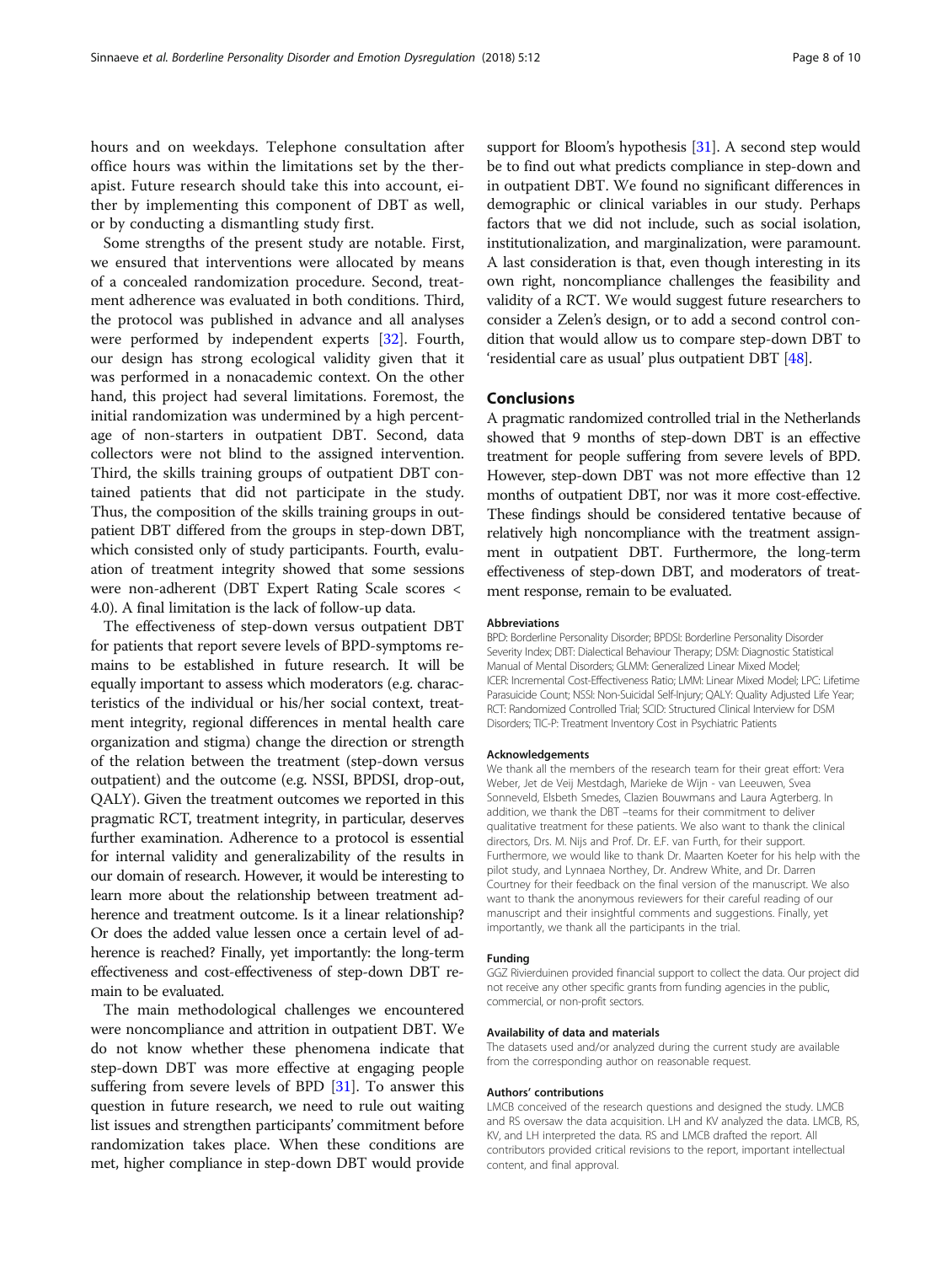#### <span id="page-8-0"></span>Ethics approval and consent to participate

This study was approved by the Medical Ethics Committee of the Leiden University Medical Center (P11.012), the Institutional Scientific Board of Rivierduinen and the boards of the participating sites. All participants gave written informed consent.

#### Consent for publication

Written informed consent was obtained from the participant for publication of their individual details in this manuscript. The consent form is held by the authors' institution and is available for review by the Editor-in-Chief.

#### Competing interests

L.M.C.B. is shareholder of Dialexis, the training institute for Dialectical Behaviour Therapy (DBT) in the Netherlands. R.S. works for Dialexis as an instructor. The authors declare that they have no competing interests.

#### Publisher's Note

Springer Nature remains neutral with regard to jurisdictional claims in published maps and institutional affiliations.

#### Author details

<sup>1</sup>GGZ Rivierduinen - Centre for Personality Disorders Jelgersma, Rhijngeesterstraatweg 13-C, 2342 AN Oegstgeest, The Netherlands. <sup>2</sup>Erasmus School of Health Policy and Management (ESPHM) and institute for Medical Technology Assessment (iMTA), Erasmus University Rotterdam, Postbus 1738, 3000 DR Rotterdam, The Netherlands. <sup>3</sup>Z.org KU Leuven, University of Leuven, Leuvensesteenweg 517, 3070 Kortenberg, Belgium. <sup>4</sup>Present address: Scelta, Deventerstraat 459, 7323 PT Apeldoorn, The Netherlands.

#### Received: 13 March 2018 Accepted: 26 June 2018 Published online: 10 July 2018

#### References

- 1. American Psychiatric Association. Diagnostic and statistical manual of mental disorders (DSM5). 5th ed. Arlington: American Psychiatric Publishing; 2013.
- 2. Gunderson JG. Borderline personality disorder: a clinical guide. Washington, DC: American Psychiatric Publishing; 2001.
- 3. Zanarini MC, Frankenburg FR, Hennen J, Reich DB, Silk KR. The McLean study of adult development (MSAD): overview and implications of the first six years of prospective follow-up. J Personal Disord. 2005;19(5):505–23.
- 4. Soeteman DI, Hakkaart-van Roijen L, Verheul R, Busschbach JJV. The economic burden of personality disorders in mental health care. J Clin Psychiatry. 2008;69(2):259–65.
- 5. Weinstein Y, Gleason MEJ, Oltmanns TF. Borderline but not antisocial personality disorder symptoms predict self-reported partner aggression in later life. J Abnorm Psychol. 2012;121(3):692–8.
- 6. Zanarini MC, Frankenburg FR, Reich DB, Fitzmaurice G. The 10-year course of psychosocial functioning among patients with borderline personality disorder and axis II comparison subjects. Acta Psychiatr Scand. 2010;122(2):103–9.
- 7. Sheehan L, Nieweglowski K, Corrigan P. The stigma of personality disorders. Curr Psychiatry Rep. 2016;18(1):1–7.
- Linehan MM. Cognitive-behavioral treatment of borderline personality disorder. New York: Guilford Press; 1993.
- 9. Linehan MM. DBT skills training manual. 2nd ed. New York: Guilford Press; 2015.
- 10. Clarkin JF, Levy KN, Lenzenweger MF, Kernberg OF. Evaluating three treatments for borderline personality disorder: a multiwave study. Am J Psychiatry. 2007;164(6):922–8.
- 11. Linehan MM, Armstrong HE, Suarez A, Allmon D, Heard HL. Cognitivebehavioral treatment of chronically parasuicidal borderline patients. Arch Gen Psychiatry. 1991;48(12):1060–4.
- 12. Linehan MM, Comtois KA, Murray AM, Brown MZ, Gallop RJ, Heard HL, et al. Two-year randomized controlled trial and follow-up of DBT vs therapy by experts for suicidal behaviors and BPD. Arch Gen Psychiatry. 2006;63(7):757–66.
- 13. Linehan MM, Dimeff LA, Reynolds SK, Comtois K, Shaw-Welch S, Heagerty P, et al. Dialectical behavior therapy versus comprehensive validation therapy plus 12-step for the treatment of opioid dependent women meeting criteria for borderline personality disorder. Drug Alcohol Depend. 2002;67(1):13–26.
- 14. Linehan MM, Korslund KE, Harned MS, Gallop RJ, Lungu A, Neacsu AD, et al. Dialectical behavior therapy for high suicide risk in individuals with borderline personality disorder: a randomized clinical trial and component analysis. JAMA Psychiatry. 2015;72(5):475–82.
- 15. Linehan MM, Schmidt H, Dimeff LA, Craft JC, Kanter J, Comtois KA. Dialectical behavior therapy for patients with borderline personality disorder and drug-dependence. Am J Addict. 1999;8(4):279–92.
- 16. McMain SF, Links PS, Gnam WH, Guimond T, Cardish RJ, Korman L, et al. A randomized trial of dialectical behavior therapy versus general psychiatric management for borderline personality disorder. Am J Psychiatr. 2009; 166(12):1365–74.
- 17. Verheul R, van den Bosch LM, Koeter MW, De Ridder MA, Stijnen T, Van Den Brink W. Dialectical behaviour therapy for women with borderline personality disorder: 12-month, randomized clinical trial in the Netherlands. Br J Psychiatry. 2003;182:135–40.
- 18. Linehan MM, Heard HL, Armstrong HE. Naturalistic follow-up of a behavioral treatment for chronically suicidal parasuicidal borderline patients. Arch Gen Psychiatry. 1993;50(12):971–4.
- 19. McMain SF, Guimond T, Streiner DL, Cardish RJ, Links PS. Dialectical behavior therapy compared with general psychiatric management for borderline personality disorder: clinical outcomes and functioning over a 2-year follow-up. Am J Psychiatry. 2012;169(6):650–61.
- 20. van den Bosch LMC, Verheul R, Schippers GM, van den Brink W. Dialectical behavior therapy of borderline patients with and without substance use problems: Implementation and long-term effects. Addict Behav. 2002;27(6):911–23.
- 21. Barnicot K, Savill M, Bhatti N, Priebe S. A pragmatic randomized controlled trial of dialectical behaviour therapy: effects on hospitalisation and posttreatment follow-up. Psychother Psychosom. 2014;83(3):192–3.
- 22. Feigenbaum J, Fonagy P, Pilling S, Jones A, Wildgoose A, Bebbington PE. A real-world study of the effectiveness of DBT in the UK national health service. Br J Clin Psychol. 2012;51(2):121–41.
- 23. Koons CR, Robins CJ, Tweed JL, Lynch TR, Gonzalez AA, Morse JQ, et al. Efficacy of dialectical behavior therapy in women veterans with borderline personality disorder. Behav Ther. 2001;32(2):371–90.
- 24. Priebe S, Bhatti N, Barnicot K, Bremner S, Gaglia A, Katsakou C, et al. Effectiveness and cost-effectiveness of dialectical behaviour therapy for selfharming patients with personality disorder: a pragmatic randomized controlled trial. Psychother Psychosom. 2012;81(6):356–65.
- 25. Stoffers JM, Völlm BA, Rücker G, Timmer A, Huband N, Lieb K. Psychological therapies for people with borderline personality disorders (review). Cochrane Database Syst Rev. 2012;8:CD005652.
- 26. Barnicot K, Gonzalez R, McCabe R, Priebe S. Skills use and common treatment processes in dialectical behaviour therapy for borderline personality disorder. J Behav Ther Exp Psychiatry. 2010;52:147–56.
- 27. Neacsiu AD, Rizvi SL, Linehan MM. Dialectical behavior therapy skills use as a mediator and outcome of treatment for borderline personality disorder. Behav Res Ther. 2010;48(9):832–9.
- 28. Zanarini MC, Frankenburg FR, Hennen J, Silk KR. Mental health service utilization by borderline personality disorder patients and axis II comparison subjects followed prospectively for 6 years. J Clin Psychiatry. 2004;65(1):28–36.
- 29. Bender DS, Skodol AE, Pagano ME, Dyck IR, Grilo CM, Shea MT, et al. Prospective assessment of treatment use by patients with personality disorders. Psychiatr Serv. 2006;57(2):254–7.
- 30. Hörz S, Zanarini MC, Frankenburg FR, Reich DB, Fitzmaurice G. Ten-year use of mental health services by patients with borderline personality disorder and with other axis II disorders. Psychiatr Serv. 2010;61(6):612–6.
- 31. Bloom JM, Woodward EN, Susmaras T, Pantalone D. Use of dialectical behavior therapy in inpatient treatment of borderline personality disorder: a systematic review. Psychiatr Serv. 2012;63(9):881–8.
- 32. van den Bosch LMC, Sinnaeve R, Hakkaart-van Roijen L, van Furth EF. Efficacy and cost-effectiveness of an experimental short-term inpatient dialectical behavior therapy (DBT) program: study protocol for a randomized controlled trial. Trials. 2014;15:152. [https://doi.org/10.1186/](https://doi.org/10.1186/1745-6215-15-152) [1745-6215-15-152.](https://doi.org/10.1186/1745-6215-15-152)
- 33. Thornicroft G, Tansella M. Balancing community-based and hospital-based mental health care. World Psychiatry. 2002;1(2):84–90.
- 34. Bohus M, Haaf B, Simms T, Limberger MF, Schmahl C, Unckel C, et al. Effectiveness of inpatient dialectical behavior therapy for borderline personality disorder: a controlled trial. Behav Res Ther. 2004;42(5):487–99.